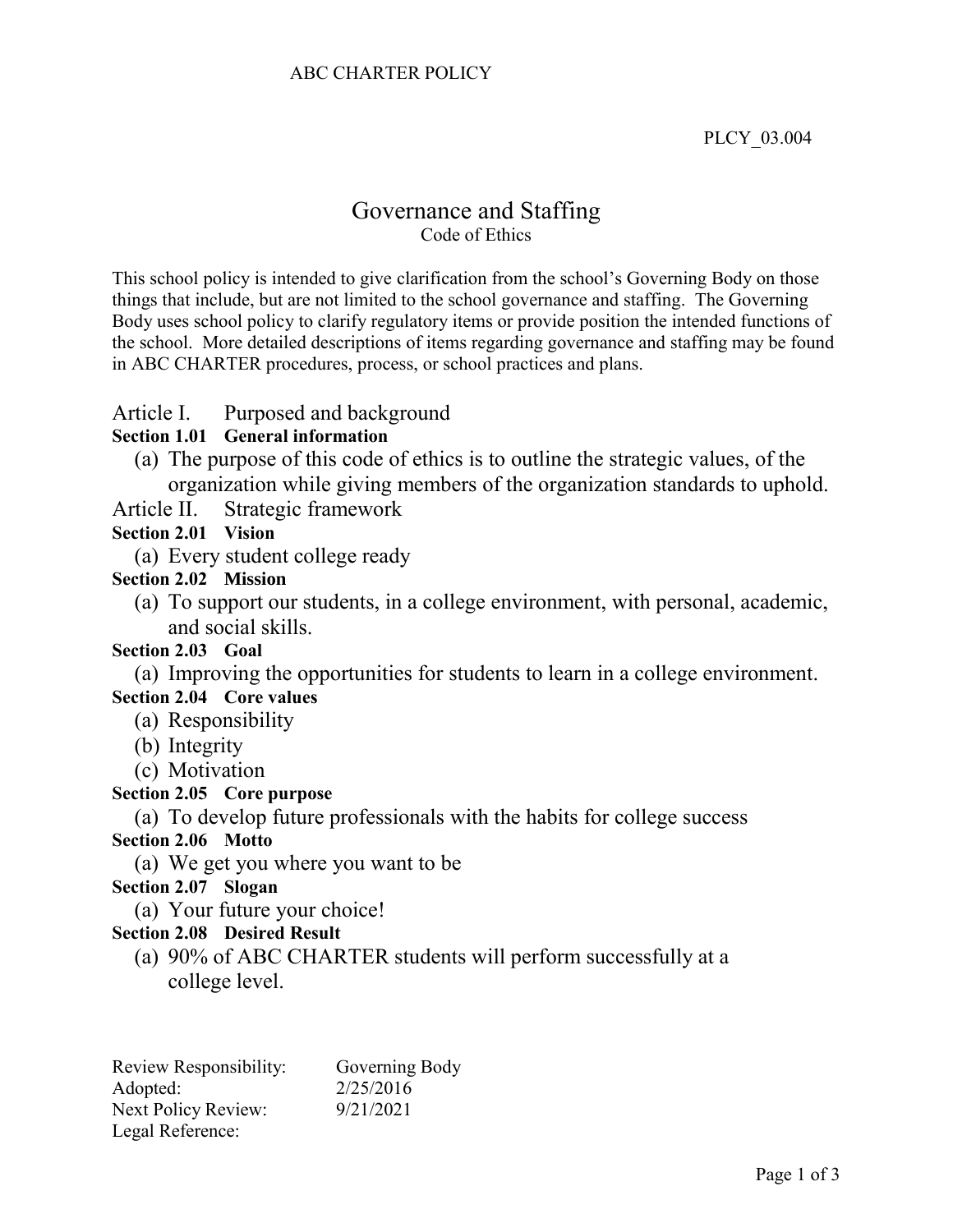# Article III. Stimulate Progress

# **Section 3.01 Vivid description**

- (a) NSHS will aim to see its students succeed beyond their high school year by providing them multiple opportunities to better themselves in areas they will rely on in the future.
- (b) NSHS will stay in the National eye as it continues to grow and change the lives of high school students.
- (c) NSHS students will gain insight for the workforce, become suitable applicants for college, and develop passion for future careers.
- (d) NSHS will work harder, go above and beyond traditional high schools, and give each student an opportunity to live the life they dream of.

## **Section 3.02 Big Hairy Audacious Goal (BHAG)**

(a) Become a Nationally acclaimed agent of change by creating and implementing new standards of college readiness.

# Article IV. Dealing with issues

## **Section 4.01 Guiding principles to strive for**

- (a) Abide by the legislation, code, policies, regulations, procedures, and practices that govern ABC CHARTER;
- (b) Be guided by the strategic framework of the school;
- (c) Practice a highest level of ethical standards of honesty, integrity, and accountability;
- (d) Recognize and respect the personal integrity of members in the school community;
- (e) Open declare and stay clear from any perceived conflicts of interest;
- (f) Foster a positive atmosphere in which individuals are able to succeed;
- (g) Consider the best interest of students, families, staff, and members of the school community;
- (h) Support decisions of the majority while honoring an individual's right to express opposing views
- (i) Uphold the confidential nature of school business and never disclose confidential information;
- (j) Use appropriate communication channels when questions or concerns arise.

| Review Responsibility:     | Governing Body |
|----------------------------|----------------|
| Adopted:                   | 2/25/2016      |
| <b>Next Policy Review:</b> | 9/21/2021      |
| Legal Reference:           |                |